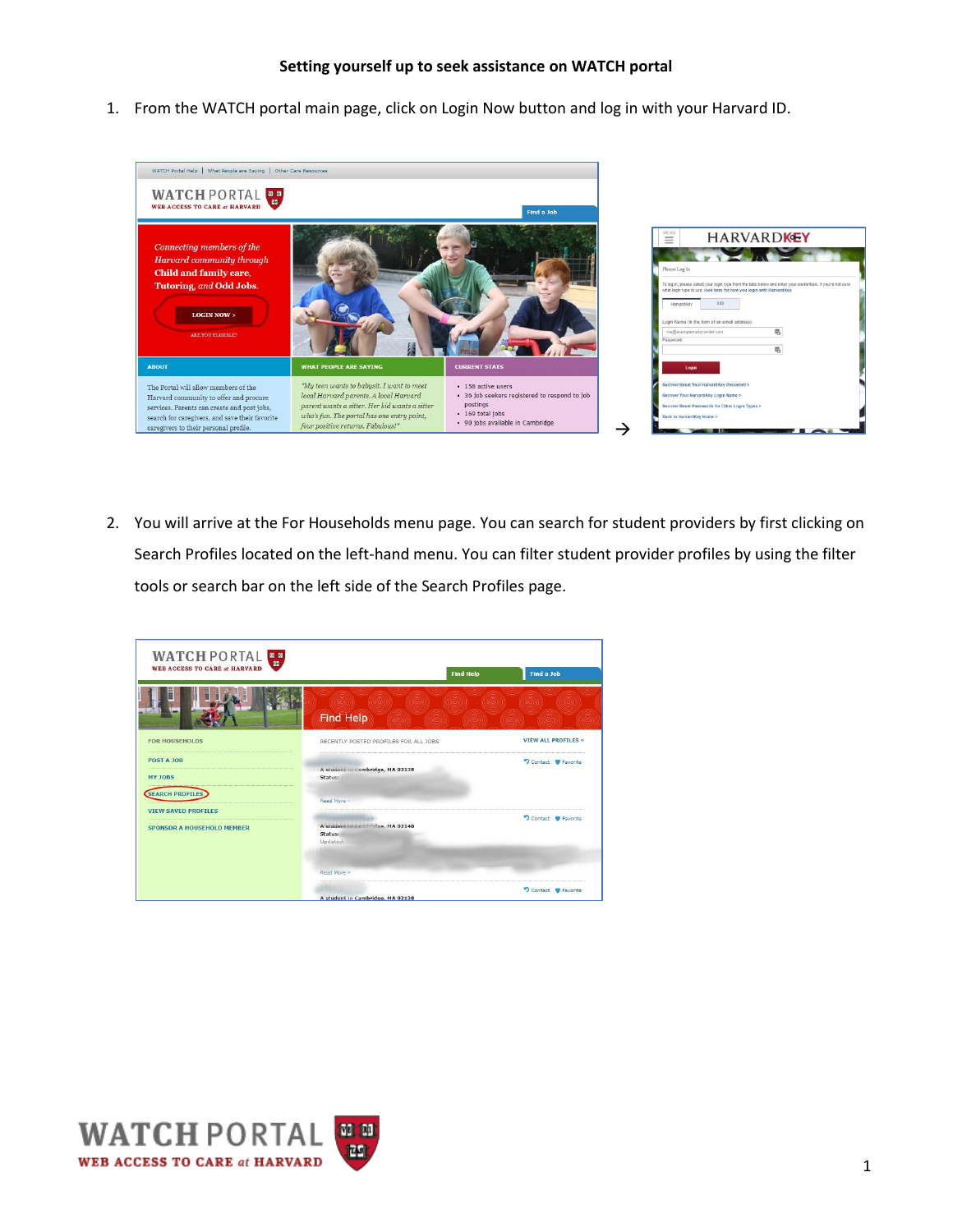To contact a student provider, click the Contact button in the upper right of their post.



3. You can also create your own profile and post a job. Start by clicking on Post a Job:



Fill in the resulting form. Fields marked with a red asterisk are required. Click "Save" to save your profile.

Next, click on Post a Job from the navigation panel. Complete that form and click "Save".

Student providers will be able to see your posted job and your email.